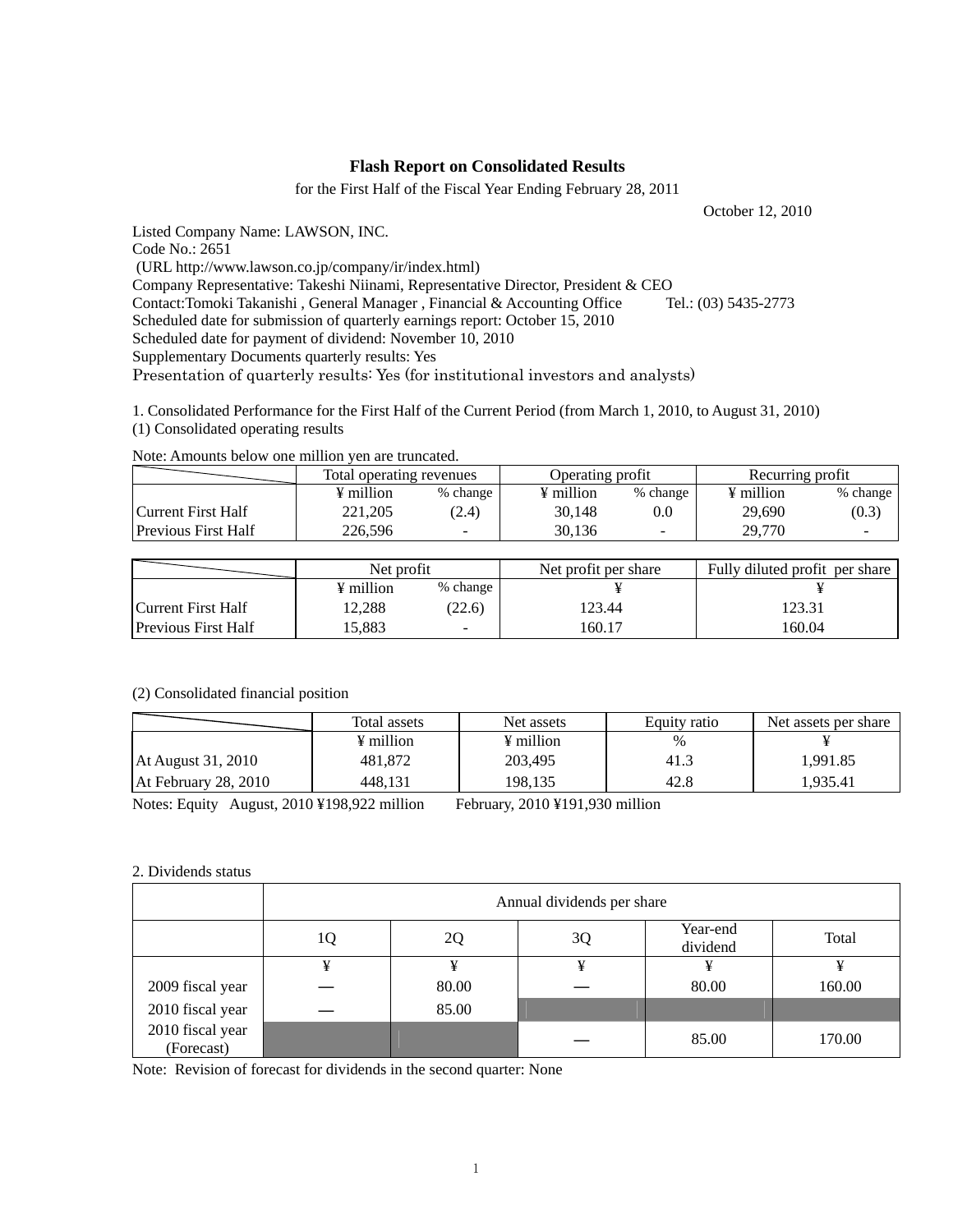3. Forecast Consolidated Performance for 2010 Fiscal Year (From March 1, 2010, to February 28, 2011)

|                  | Total operating revenues |       | Operating profit      |      | Recurring profit      |       | Net profit |           |
|------------------|--------------------------|-------|-----------------------|------|-----------------------|-------|------------|-----------|
|                  | ¥ million                | $\%$  | $\frac{1}{2}$ million | $\%$ | $\frac{1}{2}$ million | $\%$  | ¥ million  | $\%$      |
| 2010 fiscal year | 430,000                  | (8.0) | 50.500                | 0.4  | 49.100                | (0.7) | 22.000     | 75<br>۰.۱ |

Reference: Forecast net profit per share for the 2010 fiscal year: 220.29yen

Note: Revision of forecasts for consolidated performance during the second quarter: Yes

4. Other (Note) Please refer to Other on page 6 of the attachment for further details.

(1) Change in important subsidiaries during the period: None

(Note) This indicates any changes in specified subsidiaries during the second quarter resulting from a revision of the scope of consolidation.

(2) Adoptions of simplified accounting methods or special accounting methods in presentation of quarterly financial statements: Yes

(Note) This indicates whether any simplified accounting methods or special accounting methods were adopted in preparation of the quarterly financial statements.

(3) Changes in accounting principles, procedures, presentation methods, etc., pertaining to preparation of consolidated financial statements

i) Changes associated with revision in accounting standards: Yes

ii) Other changes: None

(Note) This indicates whether there were any changes in the accounting principles, procedures, presentation methods, etc. pertaining to the preparation of the consolidated financial statements as stated under Changes in Significant Accounting Policies for the Presentation of the Quarterly Financial Statements.

(4) Number of issued shares

i) The number of shares issued at the end of term

August, 2010: 100,300,000 February, 2010: 99,600,000

ii) The number of treasury shares in the end of term

August, 2010: 432,458 February, 2010: 432,190

iii) Average number of shares during the term August, 2010: 99,545,827 August, 2009: 99,167,923

Note: Disclosure of progress of quarterly review procedures

At the time of disclosure of this quarterly flash report, review procedures for quarterly earnings reports based on the Financial Instruments and Exchange Act had been completed.

Note: The above-mentioned forecast is based on the information, which is able to get hand at present, and including a potential risk and uncertainty. Actual achievements may differ from these forecasts due to many factors.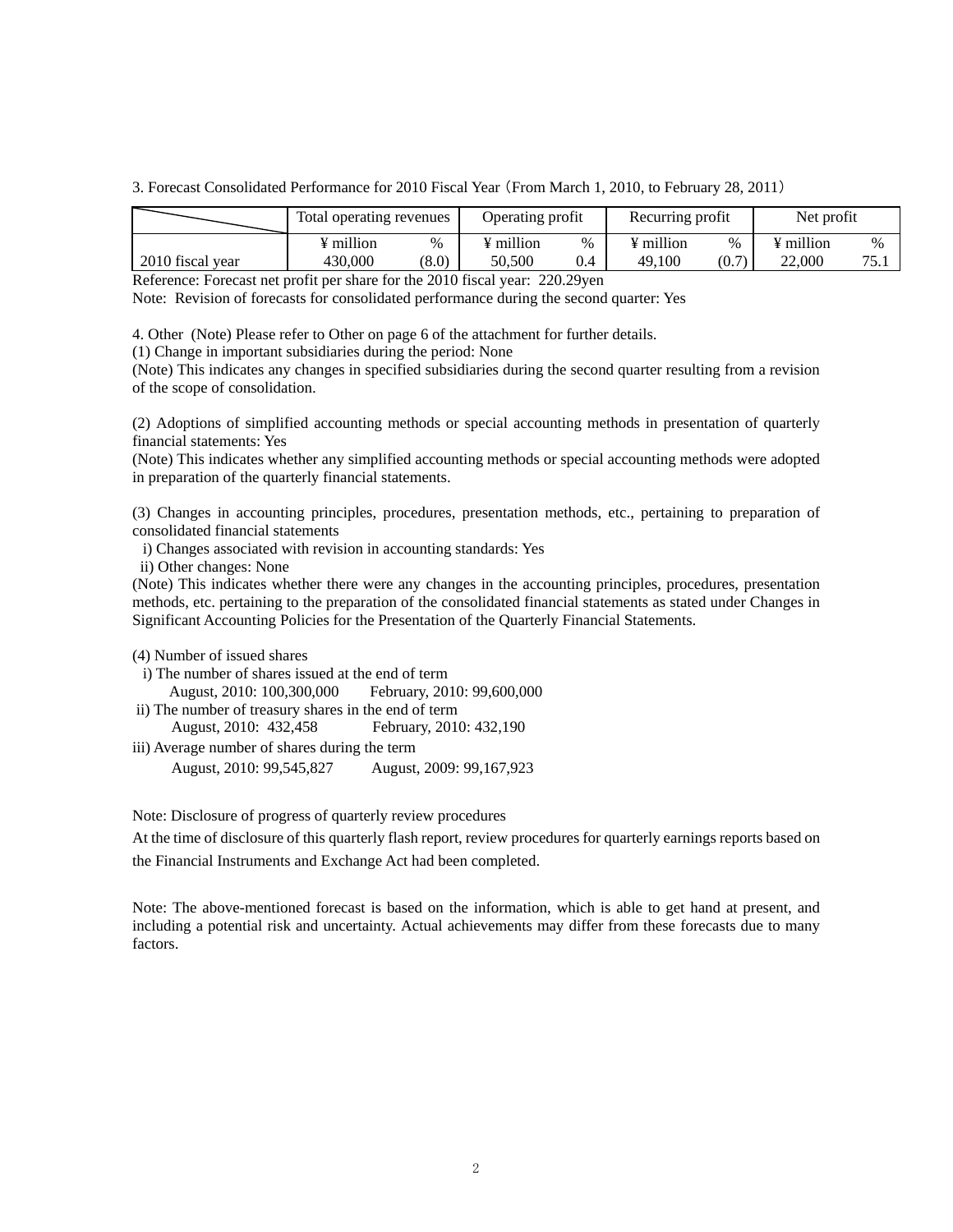### **1**.**Review of Operations**

#### **(1) Review of Consolidated Operating Results**

During the first half of fiscal 2010, the six-month period from March 1 to August 31, 2010, the Japanese economy saw a delayed recovery in personal consumption. On the other hand, the convenience store (CVS) industry saw higher sales of beverages and ice cream due to a record spell of extremely hot weather after the end of the rainy season.

In this operating environment, the LAWSON Group (the "Company") took the following actions with the aim of improving customer satisfaction in CVS operations and other businesses to realize its corporate philosophy of "Happiness and Harmony in Our Community."

In terms of business results for the interim period, total operating revenues was 221,205 million yen, down 5,390 million yen, or 2.4%, from the corresponding period of the previous fiscal year. Recurring profit was 29,690 million yen, down 80 million yen, or 0.3%. Net profit was 12,288 million yen, down 3,595 million yen, or 22.6% due to extraordinary losses in the form of disposal loss of a training facility and impairment losses for old IT systems at the subsidiary company, Ninety-nine Plus Inc.

#### **(Convenience Store Operations)**

On the merchandise front, we continued to roll out products offering a positive "surprise" to customers with their high added value relative to price by using high-quality ingredients procured through integrated purchasing. In the interim period under review, we reduced the pricing of the *Niigata Koshihikari rice ball series* to meet customer demand, and also launched the *Luxury Niigata Koshihikari rice ball series*, our most extravagant series of rice balls ever. This new series won strong support from customers.

In sales promotions, we ran a number of campaigns that were highly successful in boosting sales such as the *LAWSON 35th Anniversary Campaign* and *Miffy Bowl Present Campaign*, which proved popular with customers.

As for services, we provided customers with greater appeal and convenience. In addition to developing the Ponta multi-partner shopping points campaign, we pursued sales promotion measures such as distributing product vouchers in collaboration with other participating companies.

In store operations, we utilized our next-generation IT system, PRiSM that enabled franchise owners to place orders from the customer's perspective. In addition, we instructed franchise owners to create sales areas based on analysis of purchase data from the multi-partner shopping points program.

In new store openings the Company worked to develop stores with an emphasis on profitability, by rigorously adhering to proprietary group standards for opening stores.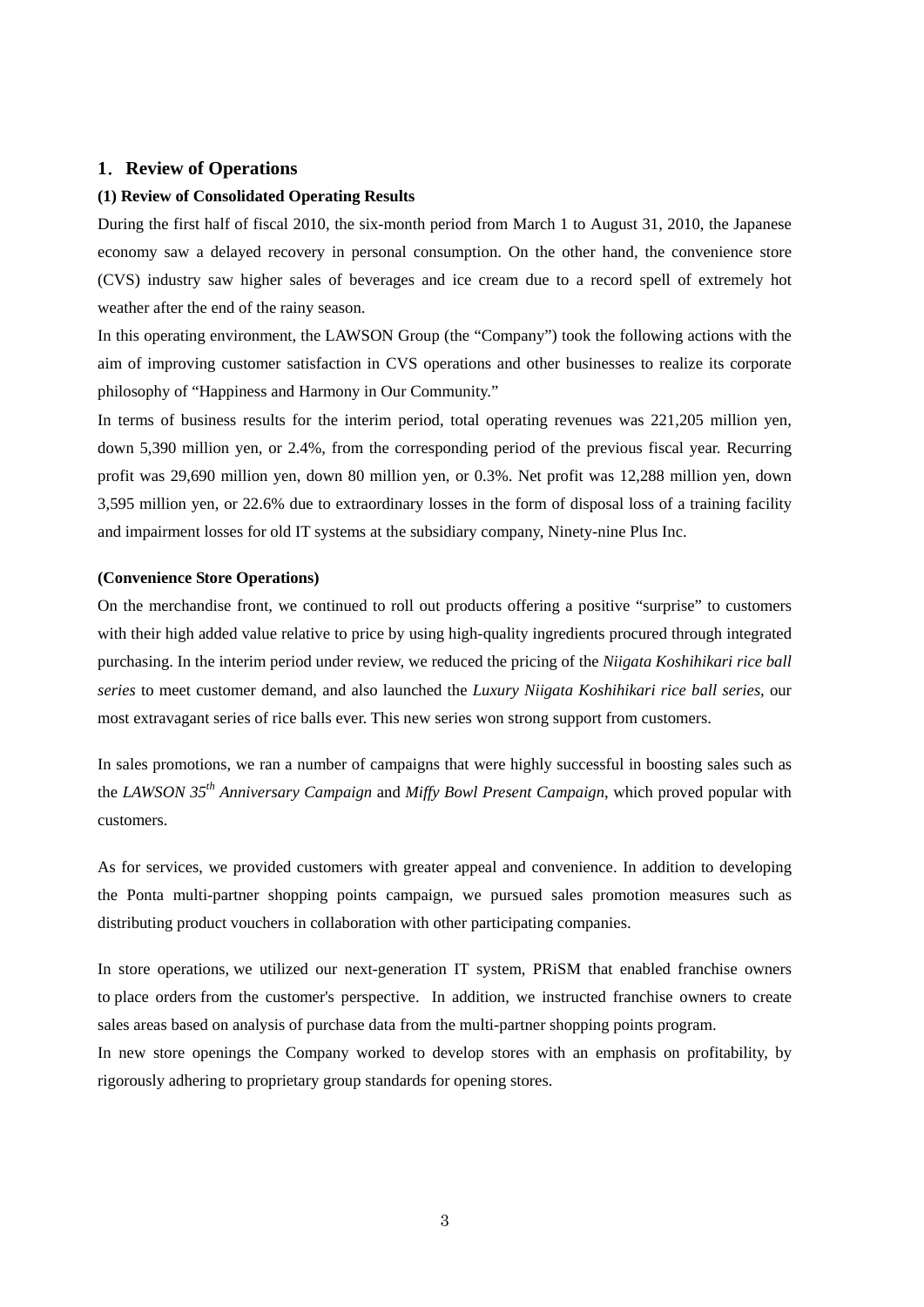4

 $[Chspace]$  in Total Number of Stores)

| $\lceil$ Change in Total Ivaniber of Blores | $\omega\omega\omega$ |                |               |       |
|---------------------------------------------|----------------------|----------------|---------------|-------|
|                                             | <b>LAWSON</b>        | <b>NATURAL</b> | <b>LAWSON</b> | Total |
|                                             |                      | <b>LAWSON</b>  | STORE100 and  |       |
|                                             |                      |                | SHOP99        |       |
| Total stores as of                          | 8,540                | 89             | 996           | 9,625 |
| February 28, 2010                           |                      |                |               |       |
| Change during fiscal                        | 82                   | 2              | 12            | 96    |
| year                                        |                      |                |               |       |
| Total stores as of                          | 8,622                | 91             | 1,008         | 9,721 |
| August 31, 2010                             |                      |                |               |       |

LAWSON conducted a share exchange on July 1, 2010 that made it the sole parent company of Ninety-nine Plus Inc., which operates the LAWSON STORE100 and SHOP99 formats. Ninety-nine Plus Inc. continued to introduce LAWSON Group private brand (PB) *Value Line* products at stores it operates and boxed lunches that are kept in chilled units. Ninety-nine Plus Inc. is also making ongoing efforts to expand its service area, including opening stores in Kyushu in July 2010. Two stores were also opened on July 30, 2010 in Fukuoka Prefecture. The number of stores managed by Ninety-nine Plus Inc. was 1,008 as of August 31, 2010.

As of August 31, 2010, the number of LAWSON stores operated by equity-method affiliate LAWSON Okinawa, Inc. in Okinawa Prefecture was 139.

SHANGHAI HUALIAN LAWSON CO., LTD., a Chinese equity-method affiliate, in Shanghai, China, was offering guidance to 318 stores as of August 31, 2010. Furthermore, in July 2010, CHONGQING LAWSON CO.,LTD. in which LAWSON has a 100% equity interest, opened its first LAWSON store in Chongqing. As of August 31, 2010, this company was operating two stores.

#### **(Other Businesses)**

In addition to convenience store operations, the Company is also involved in ticket sales, and financial-related services.

LAWSON conducted a share exchange on July 1, 2010 that made it the sole parent company of LAWSON ENTERMEDIA, INC., which operates the ticket sales business. In the period under review, ticket volumes for concerts, a mainstay of this business, as well as leisure-related activities and movies were stronger than the corresponding period of the previous fiscal year.

Following the misappropriation of funds that caused concern for shareholders and other stakeholders, LAWSON ENTERMEDIA established a working group in the in-house Risk Management & Compliance Committee. This working group is working assiduously to implement measures to prevent a reoccurrence of this sort of incident, including by addressing issues pointed out by the third party investigating committee.

LAWSON ATM Networks, Inc., which operates a financial services-related business, recorded higher operating revenues and operating profit as a result of increases in the number of ATM machines installed

|  | Stores |  |
|--|--------|--|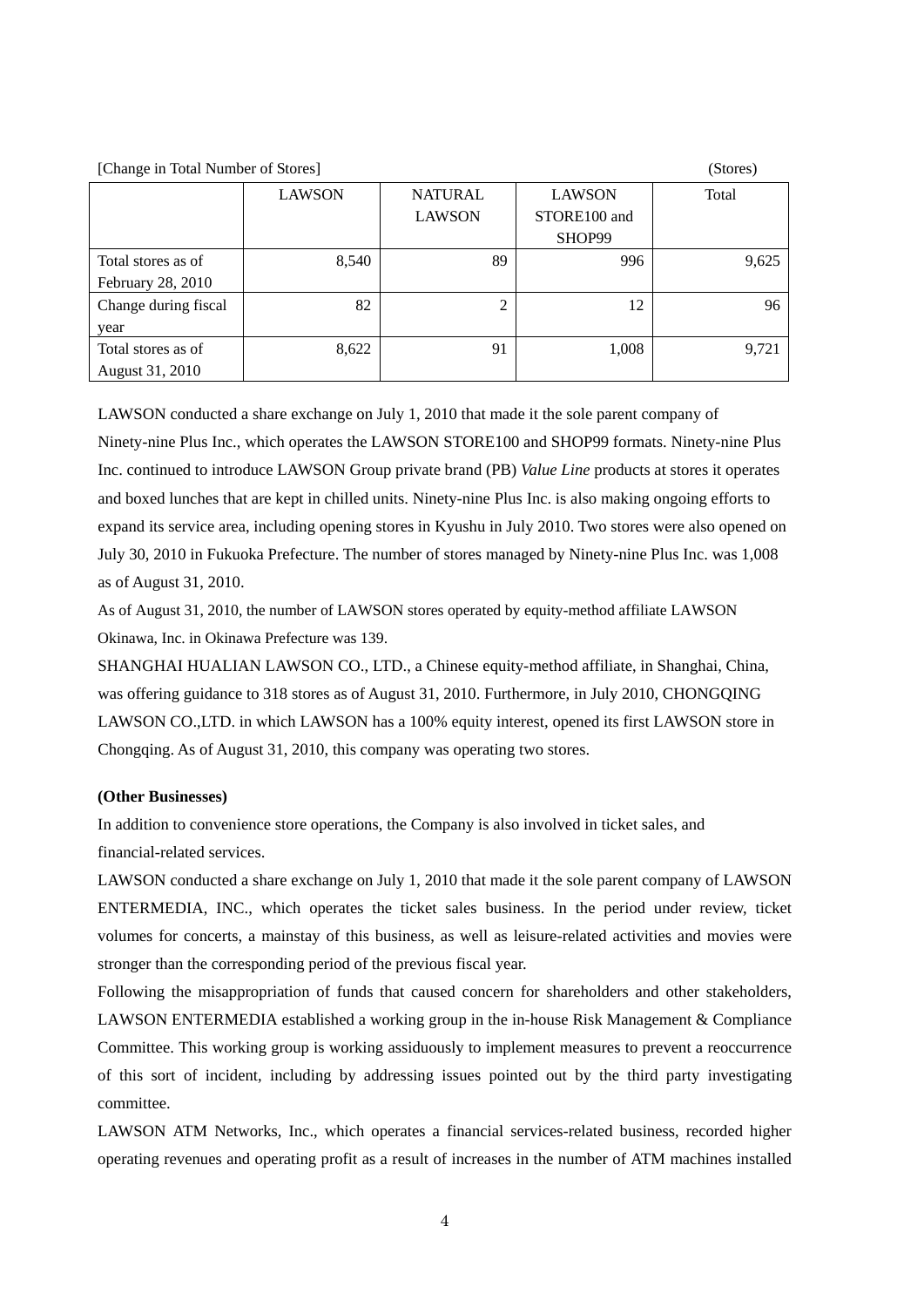nationwide in LAWSON stores and in the number of transactions. As of August 31, 2010, the number of ATMs installed nationwide reached 7,751.

Furthermore, advertising business operator Cross Ocean Media, Inc. worked to develop and operate new high-value-added media such as digital signage.

| Fiscal period         | Previous 1st Half           |               | Current 1st Half            |               |  |
|-----------------------|-----------------------------|---------------|-----------------------------|---------------|--|
|                       | March 1, 2009 to August 31, |               | March 1, 2010 to August 31, |               |  |
|                       | 2009                        |               | 2010                        |               |  |
|                       | <b>Sales</b>                | Percentage of | <b>Sales</b>                | Percentage of |  |
| Product group         | (Millions of                | Total $(\%)$  | (Millions of                | Total $(\%)$  |  |
|                       | yen)                        |               | yen)                        |               |  |
| Processed foods       | 459,839                     | 54.7          | 446,820                     | 53.3          |  |
| <b>Fast foods</b>     | 164,685                     | 19.6          | 160,234                     | 19.1          |  |
| Daily delivered foods | 116,922                     | 13.9          | 132,821                     | 15.9          |  |
| Nonfood products      | 99,293                      | 11.8          | 98,012                      | 11.7          |  |
| Total                 | 840.741                     | 100.0         | 837,889                     | 100.0         |  |

*Sales by product group throughout all Lawson Group stores* 

Some merchandise that was classified under fast food in the first half of the previous fiscal period has been reclassified under daily delivered goods in the presentation for the first half of the current fiscal period. The effect of the change is 4,336 million yen.

*Number of stores by prefecture (As of August 31, 2010)* 

|            | Number    |            | Number<br>Number | Number     |           | Number     |           |            |           |
|------------|-----------|------------|------------------|------------|-----------|------------|-----------|------------|-----------|
| Prefecture | of stores | Prefecture | of stores        | Prefecture | of stores | Prefecture | of stores | Prefecture | of stores |
| Hokkaido   | 536       | Saitama    | 374              | Gifu       | 121       | Tottori    | 88        | Saga       | 60        |
| Aomori     | 166       | Chiba      | 350              | Shizuoka   | 178       | Shimane    | 89        | Nagasaki   | 85        |
| Iwate      | 161       | Tokyo      | 1,265            | Aichi      | 462       | Okayama    | 122       | Kumamoto   | 91        |
| Miyagi     | 192       | Kanagawa   | 672              | Mie        | 94        | Hiroshima  | 140       | Oita       | 137       |
| Akita      | 152       | Niigata    | 105              | Shiga      | 123       | Yamaguchi  | 112       | Miyazaki   | 81        |
| Yamagata   | 59        | Toyama     | 112              | Kyoto      | 249       | Tokushima  | 104       | Kagoshima  | 107       |
| Fukushima  | 99        | Ishikawa   | 88               | Osaka      | 956       | Kagawa     | 98        | Total      | 9,721     |
| Ibaraki    | 105       | Fukui      | 99               | Hyogo      | 548       | Ehime      | 154       |            |           |
| Tochigi    | 108       | Yamanashi  | 69               | Nara       | 100       | Kochi      | 57        |            |           |
| Gunma      | 66        | Nagano     | 131              | Wakayama   | 109       | Fukuoka    | 347       |            |           |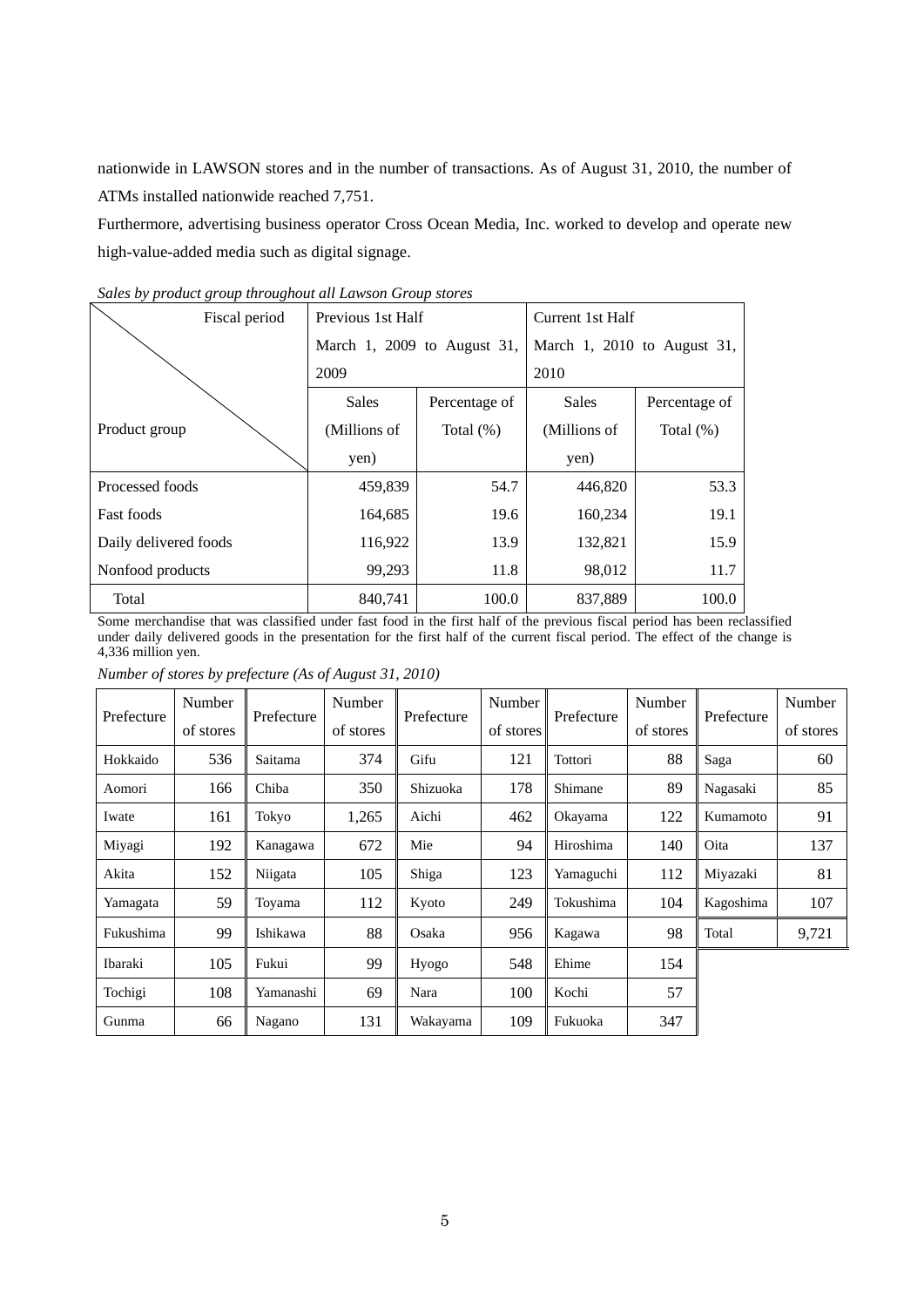# (2)Qualitative Information Regarding Changes in Other Consolidated Financial Indicators **1) Total Assets, Total Liabilities and Total Net Assets**

As of August 31, 2010, total assets stood at ¥481,872 million, an increase of ¥33,741 million from February 28, 2010. This mainly reflected a ¥33,622 million increase in cash and bank deposits.

Total liabilities increased ¥28,381 million from February 28, 2010 to ¥278,377 million. This mainly reflected a ¥20,039 million increase in accounts payable-trade.

Net assets stood at ¥203,495 million, up ¥5,359 million from February 28, 2010. This primarily reflected a ¥6,176 million increase in capital surplus, the result of executing share exchanges to make consolidated subsidiaries Ninety-nine Plus Inc. and LAWSON ENTERMEDIA, INC. wholly owned subsidiaries of LAWSON.

#### **2) Cash Flows during the First Half**

Cash and cash equivalents at August 31, 2010 stood at ¥89,465 million, up ¥34,622 million from February 28, 2010.

Operating activities provided net cash of ¥63,446 million, an increase of ¥13,882 million from the corresponding period of the previous fiscal year, mainly due to increases in accounts payable-trade and due to franchised stores.

Investing activities used net cash of ¥12,665 million, a decrease of ¥3,231 million from the corresponding period of the previous fiscal year, mainly due to a decrease in payment for acquisition of property and store equipment.

Financing activities used net cash of ¥16,157 million, ¥4,931 million more year on year. This mainly reflected an increase in payments for purchase of treasury stock.

#### **2. Other**

- (1) Change in important subsidiaries during the period (Changes in certain specified subsidiaries resulting in revised scope of consolidation): None
- (2) Adoptions of simplified accounting methods and accounting methods particular to presentation of quarterly financial statements:

① Adoption of simplified accounting methods: Yes

Regarding property and store equipment to which the declining-balance method is applied, the amount of depreciation is calculated by apportioning depreciation equally during the period.

② Accounting methods particular to presentation of quarterly financial statements: None

(3) Changes in accounting principles, procedures, presentation methods, etc., pertaining to preparation of consolidated financial statements (Those to be stated as significant accounting policies): The Company is applying the Accounting Standard for Business Combinations (ASBJ Statement No.21, December 26, 2008), the Accounting Standard for Consolidated Financial Statements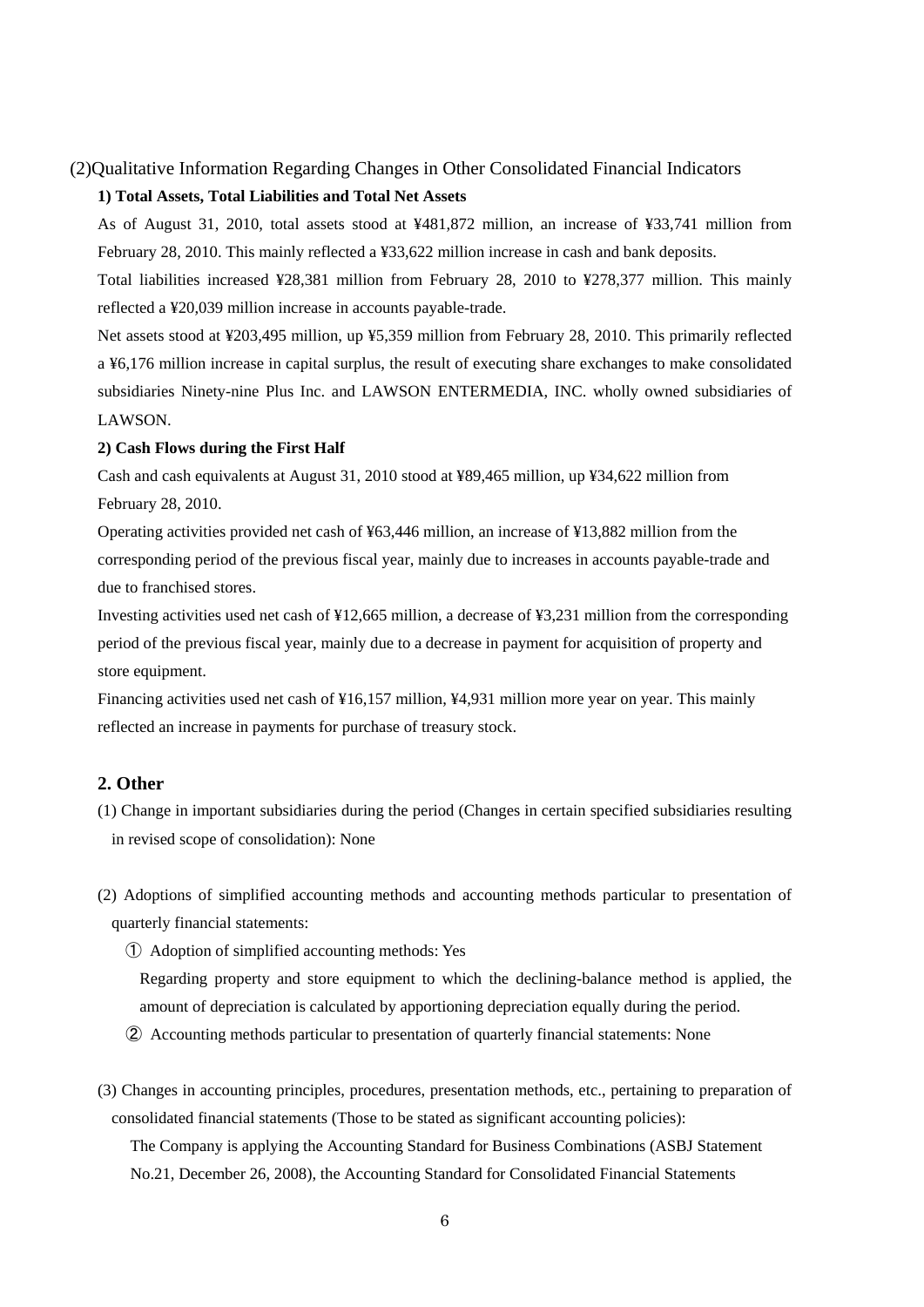(ASBJ Statement No.22, December 26, 2008), and the Implementation Guidance on Accounting Standard for Business Combinations and Business Divestitures (ASBJ Guidance No.10, December 26, 2008) from this fiscal year.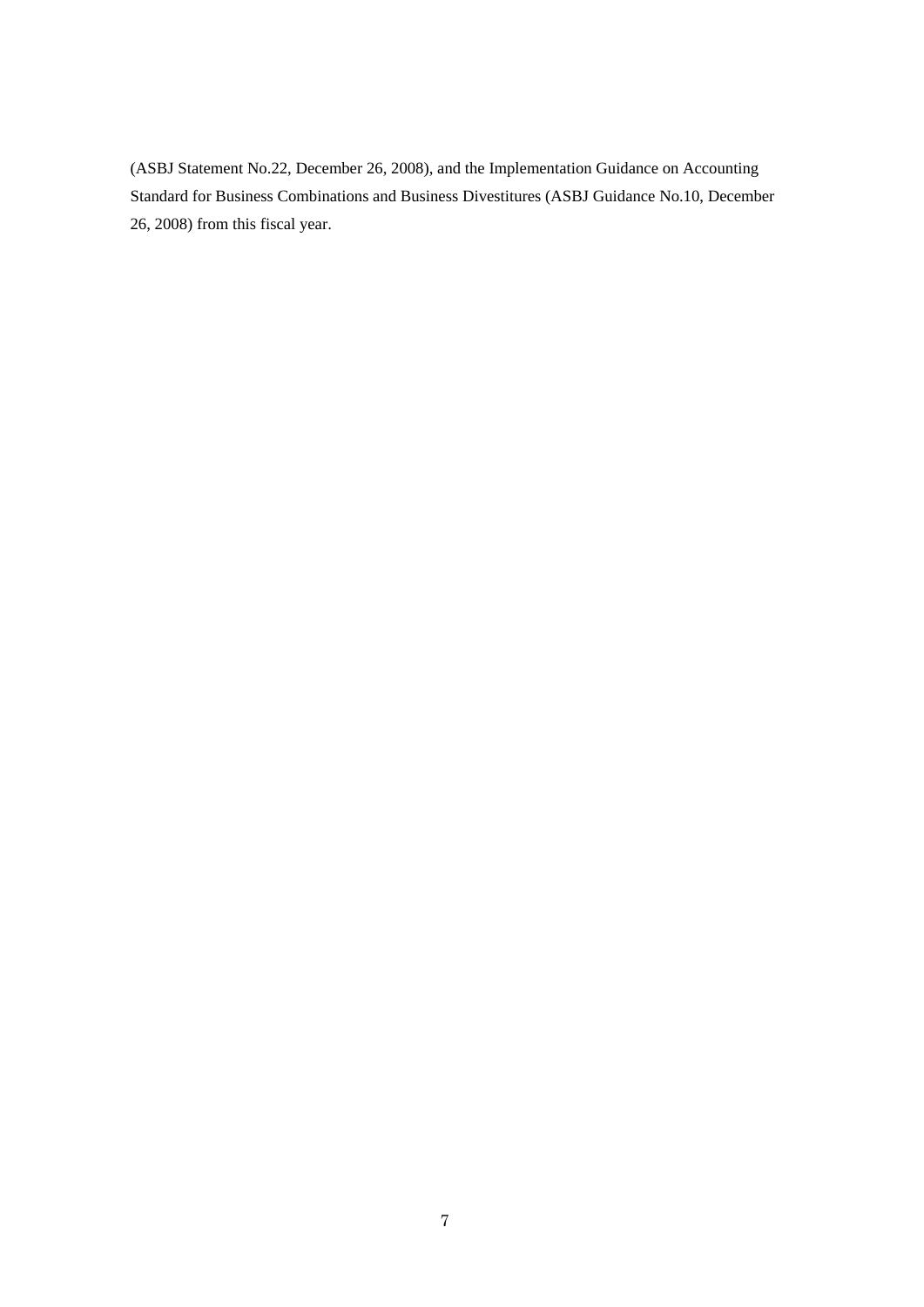### **3. Consolidated Financial Statements etc.**

(1)Consolidated Balance Sheets

As of August 31, 2010 and February 28, 2010 (Millions of yen)

|                                                                  | August 31, 2010 | February 28, 2010 |
|------------------------------------------------------------------|-----------------|-------------------|
| <b>Current assets:</b>                                           |                 |                   |
| Cash and bank deposits                                           | 97,639          | 64,017            |
| Accounts receivable—due from franchised stores                   | 12,555          | 20,790            |
| Marketable securities                                            | 1,000           | 2,500             |
| Merchandise inventories                                          | 4,280           | 4,446             |
| Accounts receivable-other                                        | 30,517          | 26,445            |
| Deferred tax assets                                              | 3,392           | 4,587             |
| Other                                                            | 9,327           | 9,567             |
| Allowance for doubtful accounts                                  | (128)           | (155)             |
| <b>Total</b>                                                     | 158,584         | 132,198           |
| <b>Fixed assets:</b>                                             |                 |                   |
| Property and store equipment                                     |                 |                   |
| Buildings and structures                                         | 186,235         | 183,841           |
| Accumulated depreciation                                         | (91, 267)       | (87, 388)         |
| Buildings and structures-net                                     | 94,968          | 96,452            |
| Vehicles, tools, furniture and fixtures                          | 57,551          | 57,241            |
| Accumulated depreciation                                         | (44,997)        | (44, 383)         |
| Vehicles, tools, furniture and fixtures-net                      | 12,553          | 12,858            |
| Other                                                            | 49,958          | 38,565            |
| Accumulated depreciation                                         | (5, 428)        | (2,567)           |
| $Other-net$                                                      | 44,529          | 35,997            |
| <b>Subtotal</b>                                                  | 152,052         | 145,308           |
| Intangible assets;                                               |                 |                   |
| Software                                                         | 28,319          | 29,674            |
| Goodwill                                                         | 7,521           | 4,248             |
| Other                                                            | 486             | 484               |
| <b>Subtotal</b>                                                  | 36,327          | 34,407            |
| <b>Investments and Other;</b>                                    |                 |                   |
| Long-term loans receivable                                       | 31,512          | 29,724            |
| Lease deposits                                                   | 81,806          | 83,205            |
| Deferred tax assets                                              | 13,275          | 15,274            |
| Claims provable in bankruptcy, claims provable in rehabilitation | 14,777          | 13,631            |
| and other                                                        |                 |                   |
| Other                                                            | 9,109           | 9,018             |
| Allowance for doubtful accounts                                  | (15, 573)       | (14, 636)         |
| <b>Subtotal</b>                                                  | 134,909         | 136,216           |
| <b>Total</b>                                                     | 323,288         | 315,933           |
| <b>Total assets</b>                                              | 481,872         | 448,131           |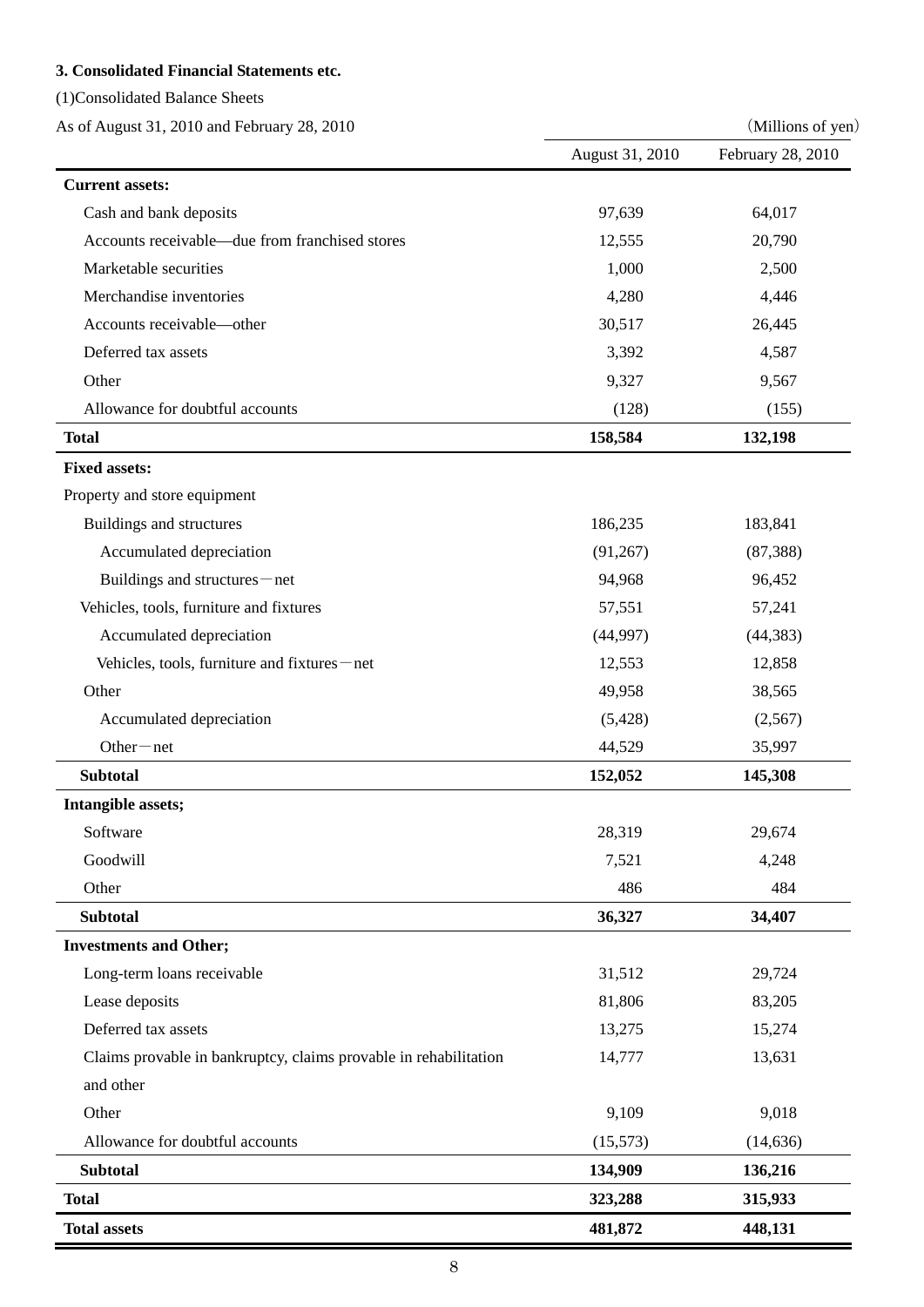|                                                         |                 | (Millions of yen) |
|---------------------------------------------------------|-----------------|-------------------|
|                                                         | August 31, 2010 | February 28, 2010 |
| <b>Current liabilities:</b>                             |                 |                   |
| Accounts payable -trade                                 | 93,228          | 73,189            |
| Accounts payable— due to franchised stores              | 1,977           | 1,024             |
| Income taxes payable                                    | 6,495           | 9,852             |
| Deposits received                                       | 74,944          | 65,858            |
| Accrued employees' bonuses                              | 2,361           | 2,789             |
| Provision for use of points granted                     | 1,271           | 2,097             |
| Other                                                   | 26,070          | 29,684            |
| <b>Total</b>                                            | 206,350         | 184,496           |
| <b>Long-term Liabilities;</b>                           |                 |                   |
| Allowance for employees' retirement benefits            | 6,754           | 6,206             |
| Allowance for retirement benefits to executive officers | 197             | 217               |
| and corporate auditors                                  |                 |                   |
| Deposits received from franchisees and lessees          | 38,289          | 38,710            |
| Other                                                   | 26,786          | 20,365            |
| <b>Total</b>                                            | 72,027          | 65,499            |
| <b>Total Liabilities</b>                                | 278,377         | 249,996           |
| Owners' equity;                                         |                 |                   |
| Common stock                                            | 58,506          | 58,506            |
| Capital surplus                                         | 47,696          | 41,520            |
| Retained earnings                                       | 94,998          | 94,171            |
| Treasury stock                                          | (1,691)         | (1,713)           |
| <b>Total Owners' equity</b>                             | 199,510         | 192,485           |
| Valuation and translation adjustments;                  |                 |                   |
| Net unrealized gain on available-for-sale securities    | 3               | 14                |
| Land revaluation difference                             | (634)           | (634)             |
| Foreign currency translation adjustments                | 42              | 65                |
| Valuation and translation adjustments                   | (588)           | (554)             |
| <b>Stock acquisition rights</b>                         | 351             | 346               |
| <b>Minority interests</b>                               | 4,221           | 5,858             |
| <b>Total net assets</b>                                 | 203,495         | 198,135           |
| <b>Total Liabilities and total net assets</b>           | 481,872         | 448,131           |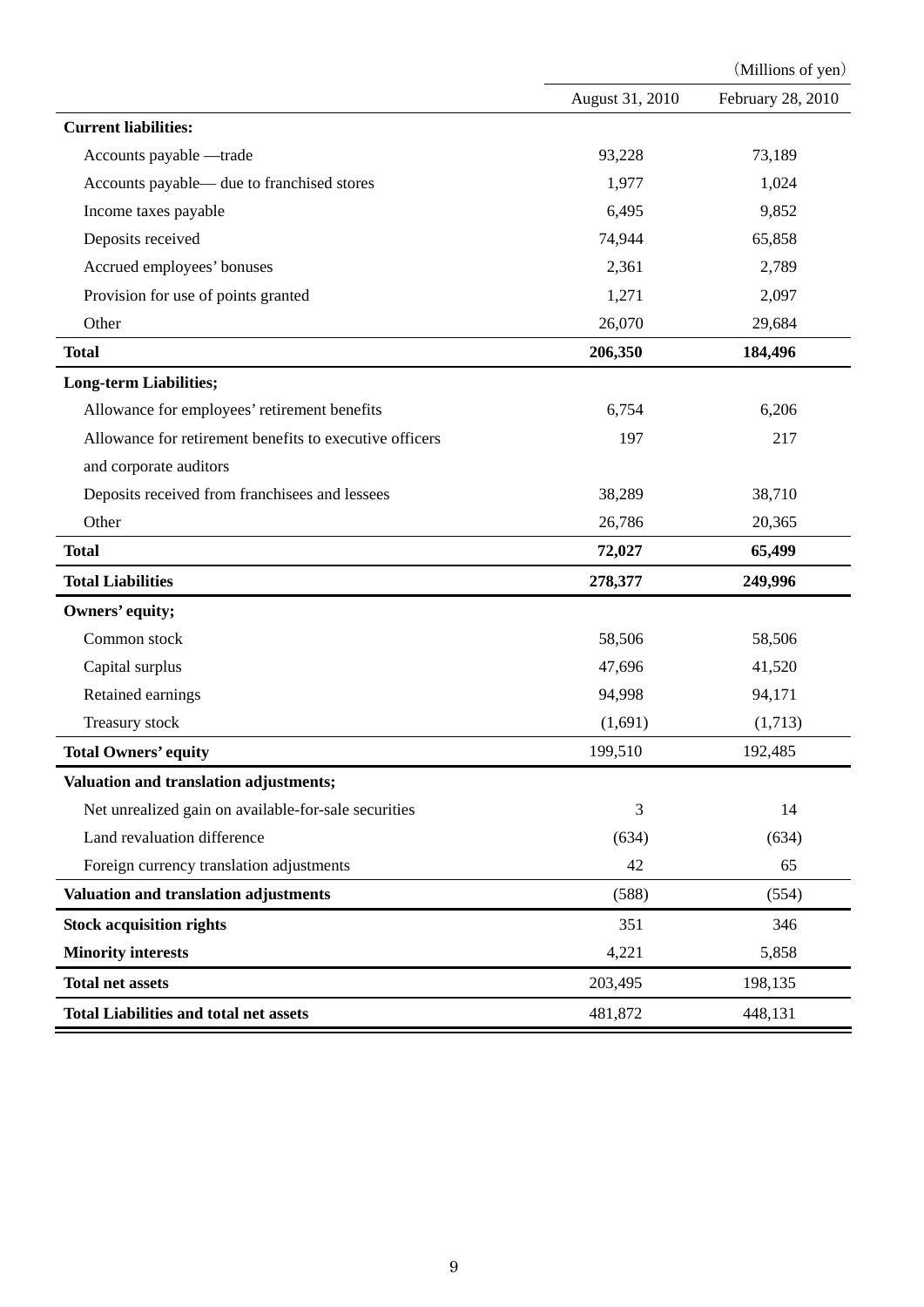### (2) Consolidated Statements of Income

For the first half of the fiscal year ending August 31, 2009 and 2010 (March 1, 2010-August 31, 2010)

|                                              |                 | (Millions of yen) |
|----------------------------------------------|-----------------|-------------------|
|                                              | August 31, 2009 | August 31, 2010   |
| <b>Operating revenues</b>                    | 120,069         | 124,232           |
| Franchise commission from franchised stores  | 95,758          | 98,637            |
| Other                                        | 24,311          | 25,595            |
| Net sales                                    | 106,526         | 96,973            |
| <b>Total operating revenues</b>              | 226,596         | 221,205           |
| Cost of goods sold                           | 79,188          | 72,044            |
| <b>Operating gross profit</b>                | 147,407         | 149,161           |
| Selling, general and administrative expenses | 117,271         | 119,012           |
| <b>Operating profit</b>                      | 30,136          | 30,148            |
| Non - operating income and expenses;         |                 |                   |
| Non - operating income;                      | 806             | 921               |
| Interest received                            | 347             | 337               |
| Equity in earnings of affiliates             |                 | 116               |
| Compensation income                          | 213             | 172               |
| Other                                        | 246             | 295               |
| Non - operating expenses;                    | 1,172           | 1,380             |
| Interest expense                             | 128             | 461               |
| Loss on cancellation of store lease          | 794             | 717               |
| Other                                        | 249             | 201               |
| <b>Recurring profit</b>                      | 29,770          | 29,690            |
| <b>Extraordinary income and loss;</b>        |                 |                   |
| <b>Extraordinary income;</b>                 | 651             |                   |
| Gain on sales of noncurrent assets           | 24              |                   |
| Gain on change in equity                     | 625             |                   |
| Other                                        | 2               |                   |
| <b>Extraordinary loss;</b>                   | 4,530           | 7,555             |
| Loss on retirement of noncurrent assets      | 1,800           | 1,748             |
| Loss on sales of noncurrent assets           |                 | 1,258             |

| Net profit                                        | 15,883  | 12,288 |
|---------------------------------------------------|---------|--------|
| Minority interests in net profit                  | 897     | 443    |
| Deferred income taxes                             | (2,220) | 3,195  |
| Income taxes - current                            | 11,330  | 6,206  |
| <b>Income taxes;</b>                              | 9,110   | 9,402  |
| Income before income taxes and minority interests | 25,891  | 22,134 |
| Other                                             | 679     | 355    |
| Loss on impairment of long-lived assets           | 2,051   | 4,193  |
| Loss on sales of noncurrent assets                |         | 1,258  |
| Loss on retirement of noncurrent assets           | 1,800   | 1,748  |
|                                                   |         |        |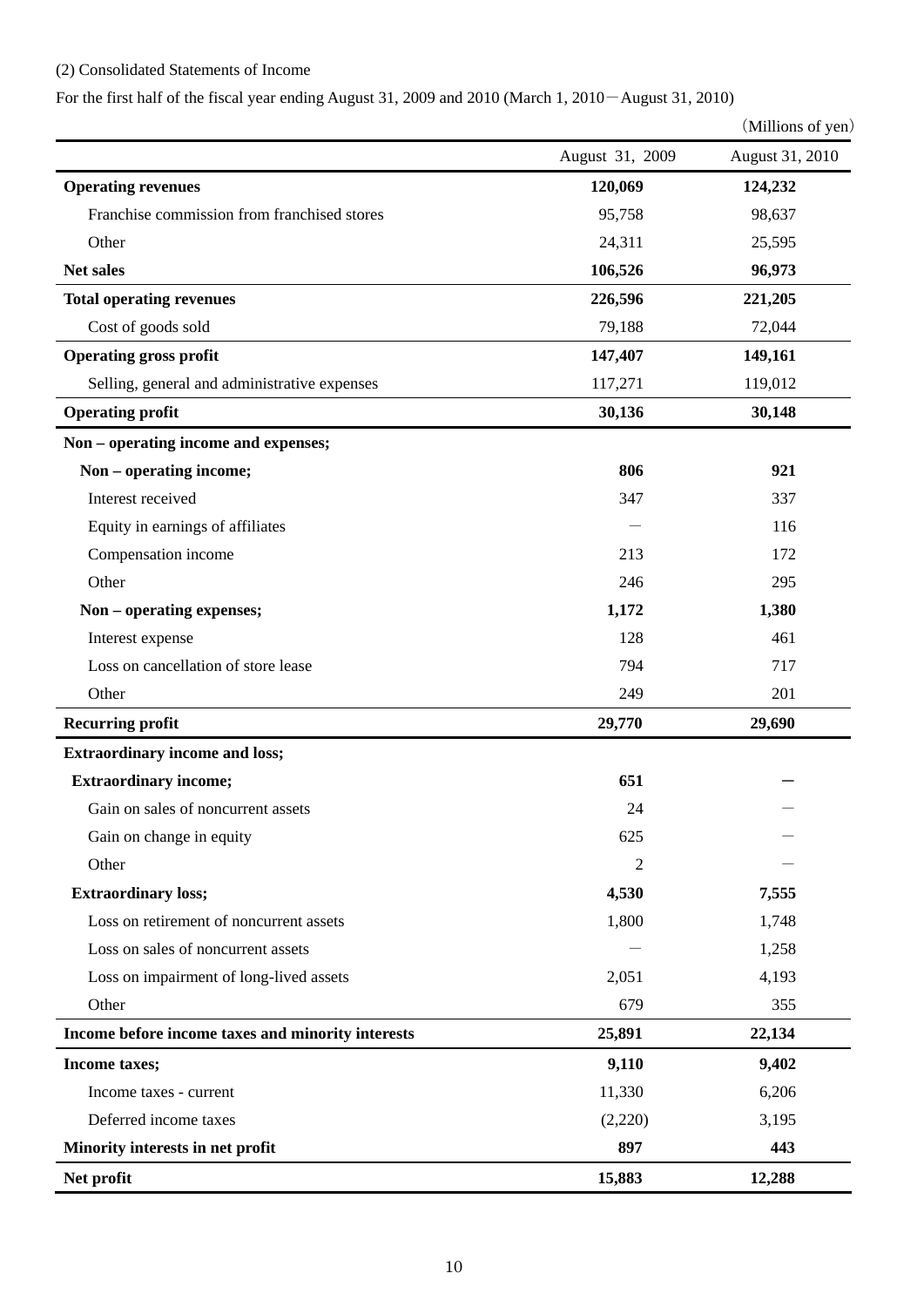# (3)Consolidated Statements of Cash Flows

# For the first half of the fiscal year ending August 31, 2009 and 2010 (March 1, 2010-August 31, 2010)

|                                                                        |                 | (Millions of yen) |  |
|------------------------------------------------------------------------|-----------------|-------------------|--|
|                                                                        | August 31, 2009 | August 31, 2010   |  |
| Operating activities;                                                  |                 |                   |  |
| Income before income taxes                                             | 25,891          | 22,134            |  |
| Depreciation and amortization                                          | 12,018          | 15,740            |  |
| Increase (decrease) in provision for allowance for retirement benefits | 600             | 547               |  |
| to employees                                                           |                 |                   |  |
| Interest received                                                      | (347)           | (337)             |  |
| Interest expense                                                       | 128             | 461               |  |
| Loss on impairment of long-lived assets                                | 2,051           | 4,193             |  |
| Loss on retirement of noncurrent assets                                | 895             | 1,125             |  |
| Other-net                                                              | 201             | 169               |  |
| Decrease (increase) in accounts receivable due from franchised stores  | 10,328          | 8,234             |  |
| Decrease (increase) in accounts receivable — other                     | (274)           | (4,074)           |  |
| Increase (decrease) in accounts payable—trade and due to franchised    | 14,140          | 21,111            |  |
| stores                                                                 |                 |                   |  |
| Increase (decrease) in accounts payable—other                          | (9,033)         | (6,801)           |  |
| Increase (decrease) in deposits received                               | 3,500           | 8,966             |  |
| Increase (decrease) in guarantee deposits received from franchisee     | (2,363)         | (421)             |  |
| and lessees                                                            |                 |                   |  |
| Other-net                                                              | 1,069           | 2,397             |  |
| <b>Subtotal</b>                                                        | 58,805          | 73,448            |  |
| Interest income received                                               | 346             | 340               |  |
| Interest expenses paid                                                 | (128)           | (460)             |  |
| Income taxes paid                                                      | (9, 459)        | (9,882)           |  |
| Net cash flows provided by operating activities                        | 49,563          | 63,446            |  |
| Investing activities;                                                  |                 |                   |  |
| Payments into time deposits                                            | (1,580)         | (8,500)           |  |
| Proceeds from withdrawal of time deposits                              | 1,500           | 9,500             |  |
| Payment for purchase of marketable securities                          | (1,799)         |                   |  |
| Proceeds from redemption of marketable securities                      | 4,100           | 1,500             |  |
| Payment for acquisition of property and store equipment                | (13,087)        | (10,755)          |  |
| Payment for acquisition of intangible fixed assets                     | (4,278)         | (4,389)           |  |
| Purchase of stocks of subsidiaries and affiliates                      | (100)           |                   |  |
| Proceeds from purchase of investments in subsidiaries resulting in     |                 | 455               |  |
| change in scope of consolidation                                       |                 |                   |  |
| Other $-$ net                                                          | (651)           | (475)             |  |
| Net cash used in investing activities                                  | (15, 897)       | (12, 665)         |  |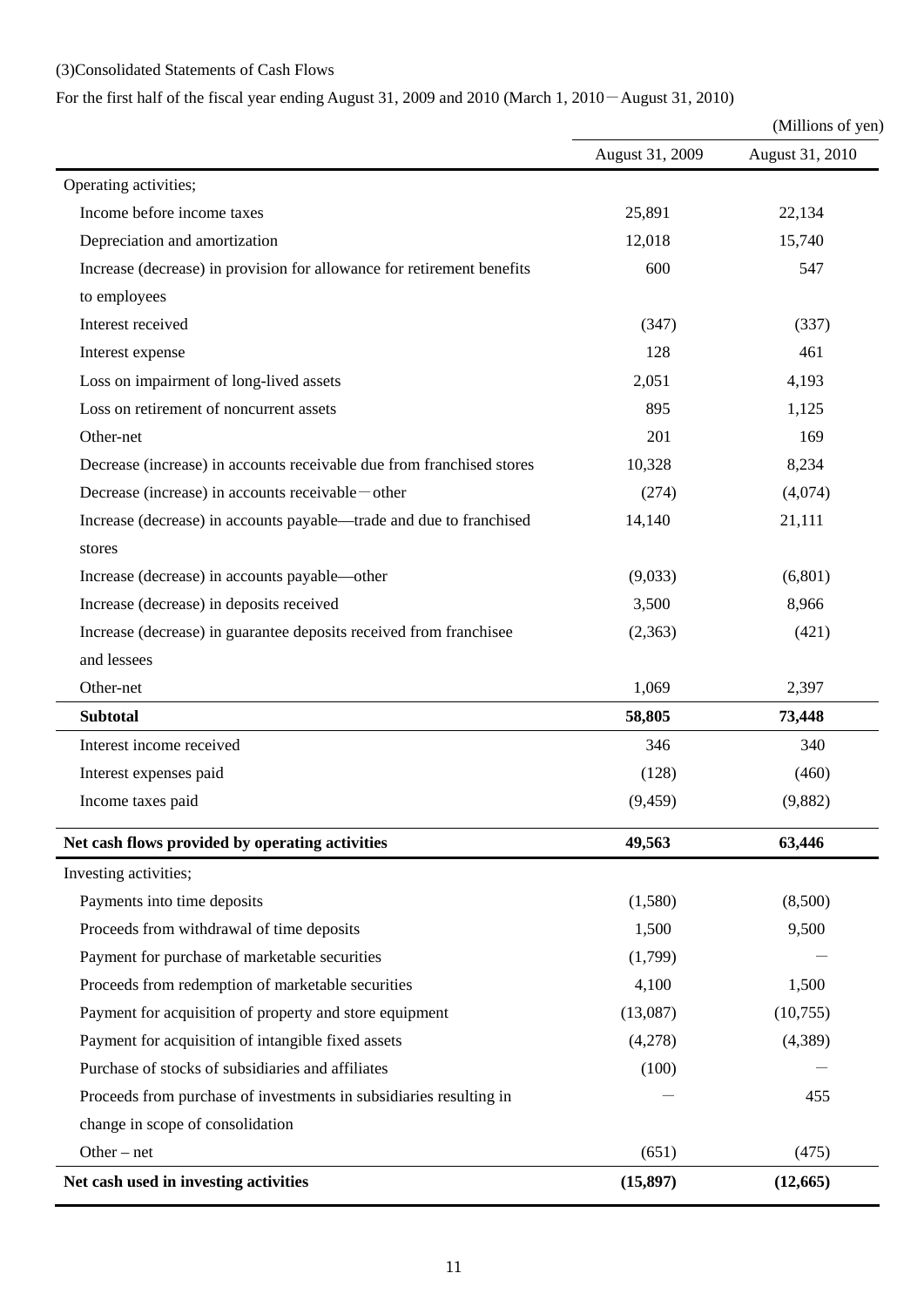| Financing activities;                          |          |           |
|------------------------------------------------|----------|-----------|
| Repayment of long-term loans payable           | (608)    |           |
| Repayments of lease obligations                | (2,610)  | (4,675)   |
| Cash dividends paid                            | (7,933)  | (7,933)   |
| Purchase of treasury stock                     |          | (3,506)   |
| Other                                          | (75)     | (42)      |
| Net cash used in financing activities          | (11,226) | (16, 157) |
| Net increase in cash and cash equivalents      | 22,439   | 34,622    |
| Cash and cash equivalents, beginning of period | 83,981   | 54,843    |
| Cash and cash equivalents at end of period     | 106,421  | 89,465    |